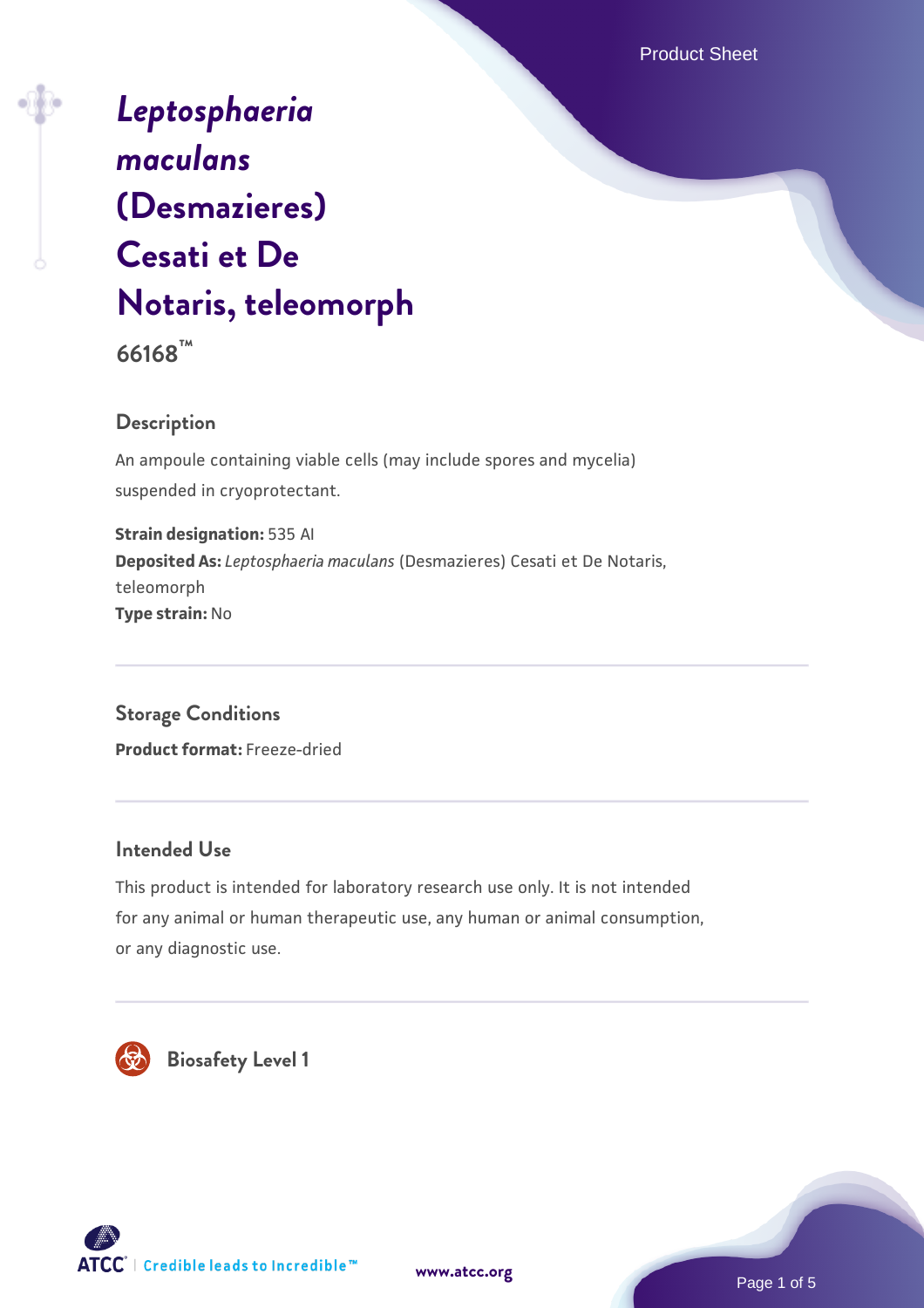ATCC determines the biosafety level of a material based on our risk assessment as guided by the current edition of *Biosafety in Microbiological and Biomedical Laboratories (BMBL)*, U.S. Department of Health and Human Services. It is your responsibility to understand the hazards associated with the material per your organization's policies and procedures as well as any other applicable regulations as enforced by your local or national agencies.

ATCC highly recommends that appropriate personal protective equipment is always used when handling vials. For cultures that require storage in liquid nitrogen, it is important to note that some vials may leak when submersed in liquid nitrogen and will slowly fill with liquid nitrogen. Upon thawing, the conversion of the liquid nitrogen back to its gas phase may result in the vial exploding or blowing off its cap with dangerous force creating flying debris. Unless necessary, ATCC recommends that these cultures be stored in the vapor phase of liquid nitrogen rather than submersed in liquid nitrogen.

# **Certificate of Analysis**

For batch-specific test results, refer to the applicable certificate of analysis that can be found at www.atcc.org.

# **Growth Conditions Medium:**  [ATCC Medium 336: Potato dextrose agar \(PDA\)](https://www.atcc.org/-/media/product-assets/documents/microbial-media-formulations/3/3/6/atcc-medium-336.pdf?rev=d9160ad44d934cd8b65175461abbf3b9)

**Temperature:** 24°C

**Handling Procedures**

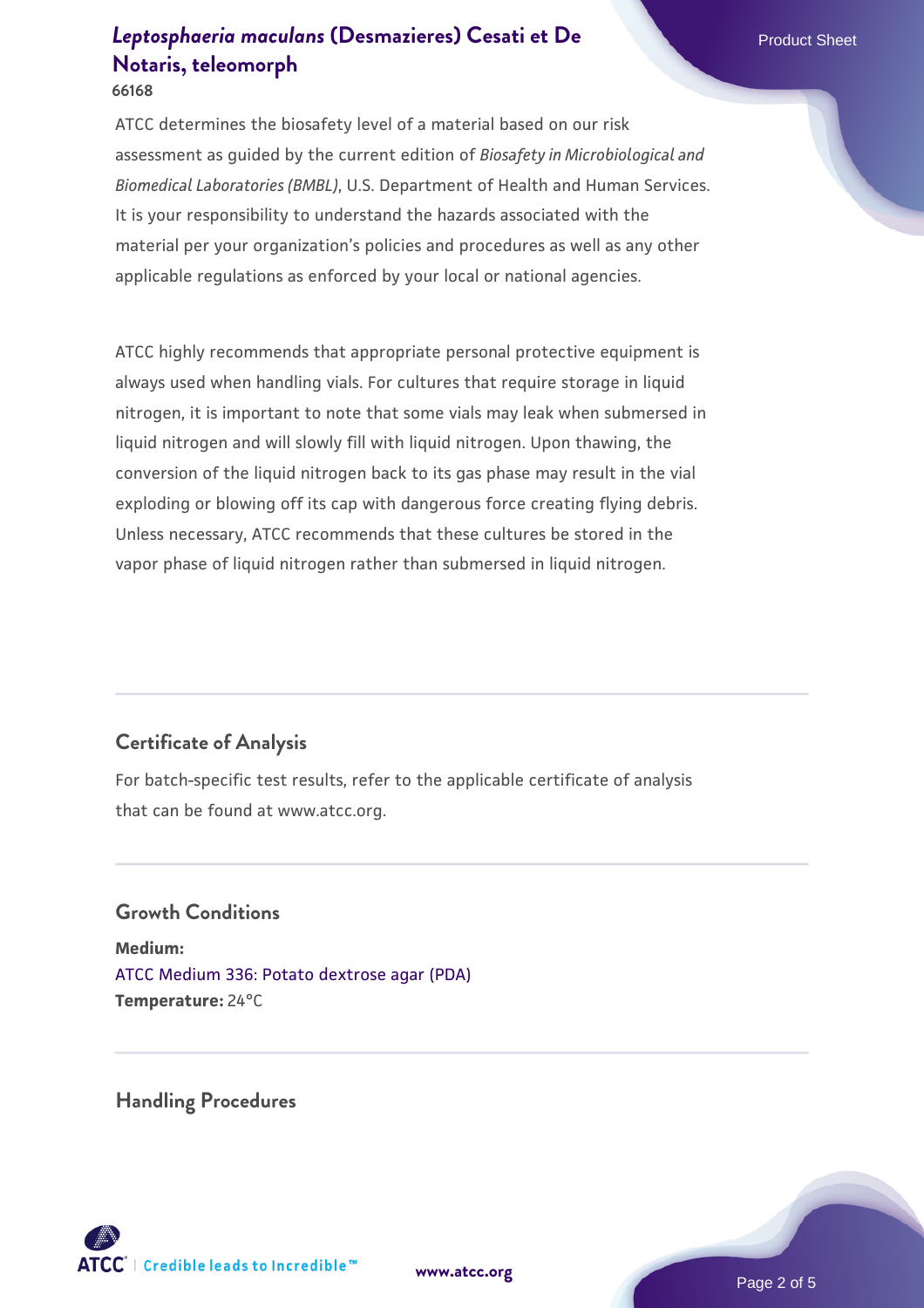#### **66168**

**Morphology:** After 10 days at 25°C colony forming white aerial mycelium turning gray with the production of black pycnidia. Conidia hyaline, shortly cylindrical, mostly straight, sometimes curved, non-septate, 3-5 x 1,5-2 µm.

#### **Notes**

No special notes.

Additional, updated information on this product may be available on the ATCC web site at www.atcc.org.

# **Material Citation**

If use of this material results in a scientific publication, please cite the material in the following manner: *Leptosphaeria maculans* (Desmazieres) Cesati et De Notaris, teleomorph (ATCC 66168)

#### **References**

References and other information relating to this material are available at www.atcc.org.

#### **Warranty**

The product is provided 'AS IS' and the viability of ATCC<sup>®</sup> products is warranted for 30 days from the date of shipment, provided that the customer has stored and handled the product according to the information included on the product information sheet, website, and Certificate of Analysis. For living cultures, ATCC lists the media formulation and reagents that have been found to be effective for the product. While other unspecified media and reagents may also produce satisfactory results, a



**[www.atcc.org](http://www.atcc.org)**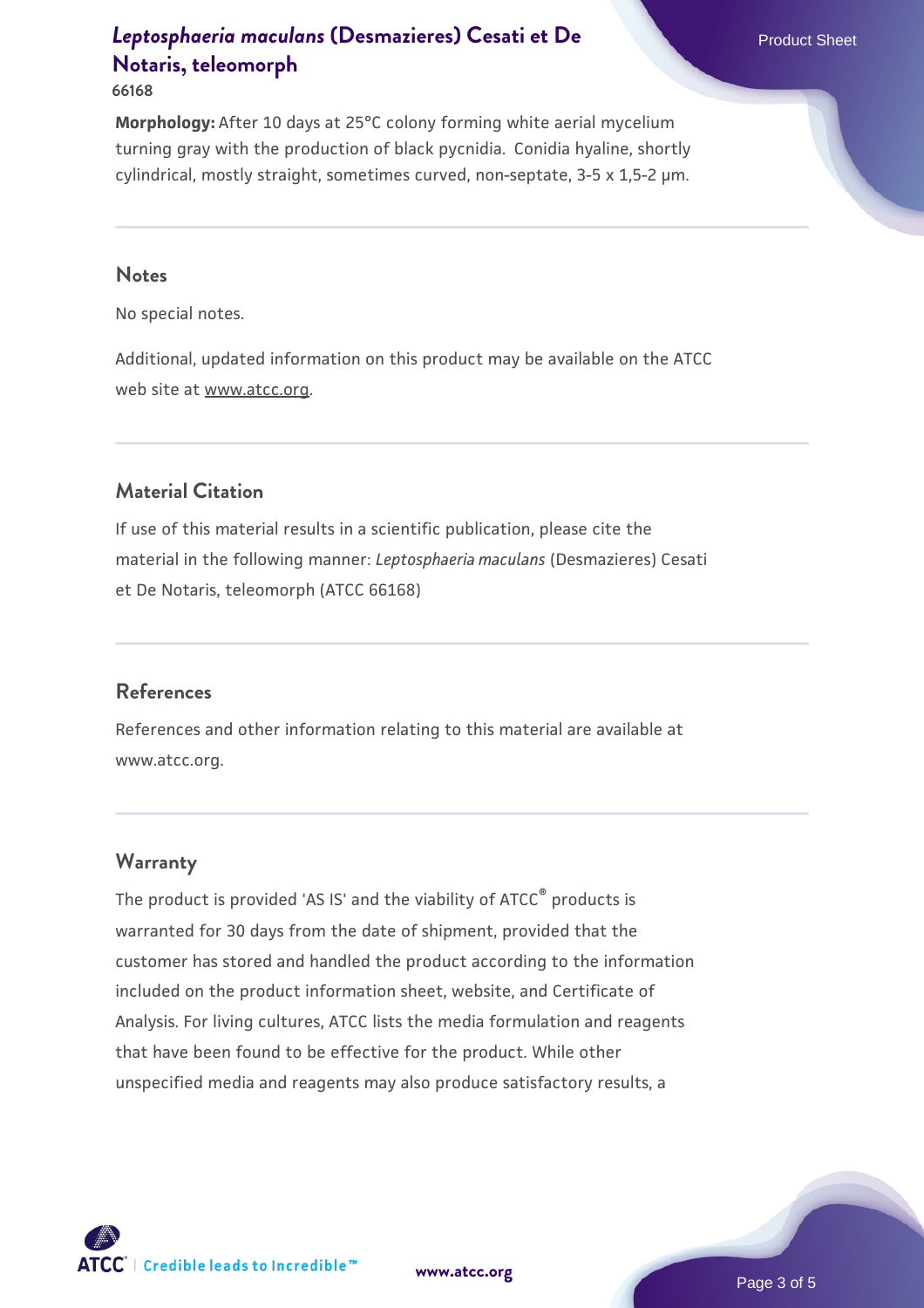#### **66168**

change in the ATCC and/or depositor-recommended protocols may affect the recovery, growth, and/or function of the product. If an alternative medium formulation or reagent is used, the ATCC warranty for viability is no longer valid. Except as expressly set forth herein, no other warranties of any kind are provided, express or implied, including, but not limited to, any implied warranties of merchantability, fitness for a particular purpose, manufacture according to cGMP standards, typicality, safety, accuracy, and/or noninfringement.

## **Disclaimers**

This product is intended for laboratory research use only. It is not intended for any animal or human therapeutic use, any human or animal consumption, or any diagnostic use. Any proposed commercial use is prohibited without a license from ATCC.

While ATCC uses reasonable efforts to include accurate and up-to-date information on this product sheet, ATCC makes no warranties or representations as to its accuracy. Citations from scientific literature and patents are provided for informational purposes only. ATCC does not warrant that such information has been confirmed to be accurate or complete and the customer bears the sole responsibility of confirming the accuracy and completeness of any such information.

This product is sent on the condition that the customer is responsible for and assumes all risk and responsibility in connection with the receipt, handling, storage, disposal, and use of the ATCC product including without limitation taking all appropriate safety and handling precautions to minimize health or environmental risk. As a condition of receiving the material, the customer agrees that any activity undertaken with the ATCC product and any progeny or modifications will be conducted in compliance with all applicable laws, regulations, and guidelines. This product is provided 'AS IS' with no representations or warranties whatsoever except as expressly set forth herein and in no event shall ATCC, its parents, subsidiaries, directors, officers, agents, employees, assigns, successors, and affiliates be liable for indirect,



**[www.atcc.org](http://www.atcc.org)**

Page 4 of 5